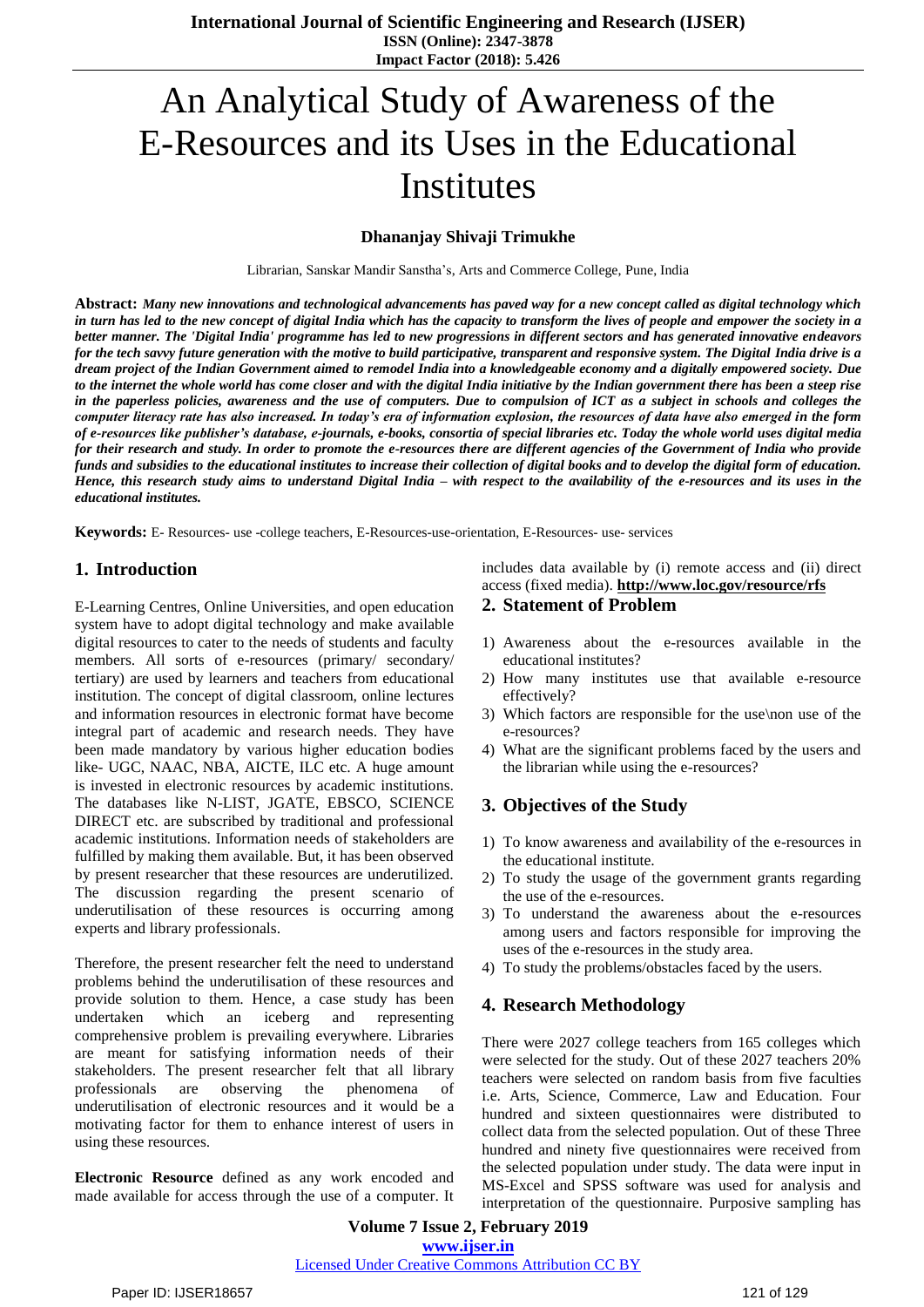been used and through simple random sampling data has been collected.

## **5. Test of Reliability**

| <b>Reliability Statistics</b> |            |  |  |  |  |
|-------------------------------|------------|--|--|--|--|
| Cronbach's Alpha              | N of Items |  |  |  |  |
| 503                           |            |  |  |  |  |

One widely accepted classification of validity consists of three major forms: Content, criterion-related, and Construct. Reliability of measure indicates the extent to which it was without bias and hence ensured consistent measurement across time and across the various items in the instrument. Thus, reliability of a measure was an indication of the stability and consistency with which the instrument measured the concept and helped to assess the goodness of measure. SPSS has the reliability analysis procedure. This reliability procedure was executed on the data to assess its reliability. In reliability analysis, the analyze menu was considered. Reliability analysis was carried out where the Cronbach"s alpha was tested. Ideally, the Cronbach"s alpha should be in between 0.5 and 1. In this case the value of Cronbach"s alpha is 0.503 which meant that the data and the scale were reliable.

## **6. Scope**

The study will bring out the information regarding the eresources which are well developed and used. The study will understand the current status of the educational institutes' library collection and will throw light on the awareness about the e-resources amongst faculty members and students i.e. users. The data collected for this research would be extremely important for accreditation of institutes as well as universities, which will be useful to them for policies regarding affiliation, curriculum, syllabus etc.

## **7. Limitations of the Study**

Following were the limitations of the Study

Type of Institute: Educational Institutes affiliated to the SPPU.

Faculty wise: No specific faculty wise study, it is an overall study

Area Coverage: Only Pune, Ahmednagar and Nashik districts

## **8. Data Analysis and Interpretation**



The chart I indicates frequency of visit to the library by respondents. Twenty four percent respondents were daily visitors of the library, 26.6% respondents 2-3 times weekly visit to the library and more than 77% respondents were visiting libraries at least once in a week. Four percent respondents never visited college library because enough books of their interest were available in the department and they were not interested in the e-resources.



The chart 2 indicates that 96% respondents were aware availability of the e-resources in the library and 4% respondents are not aware availability of the e-resources in the library.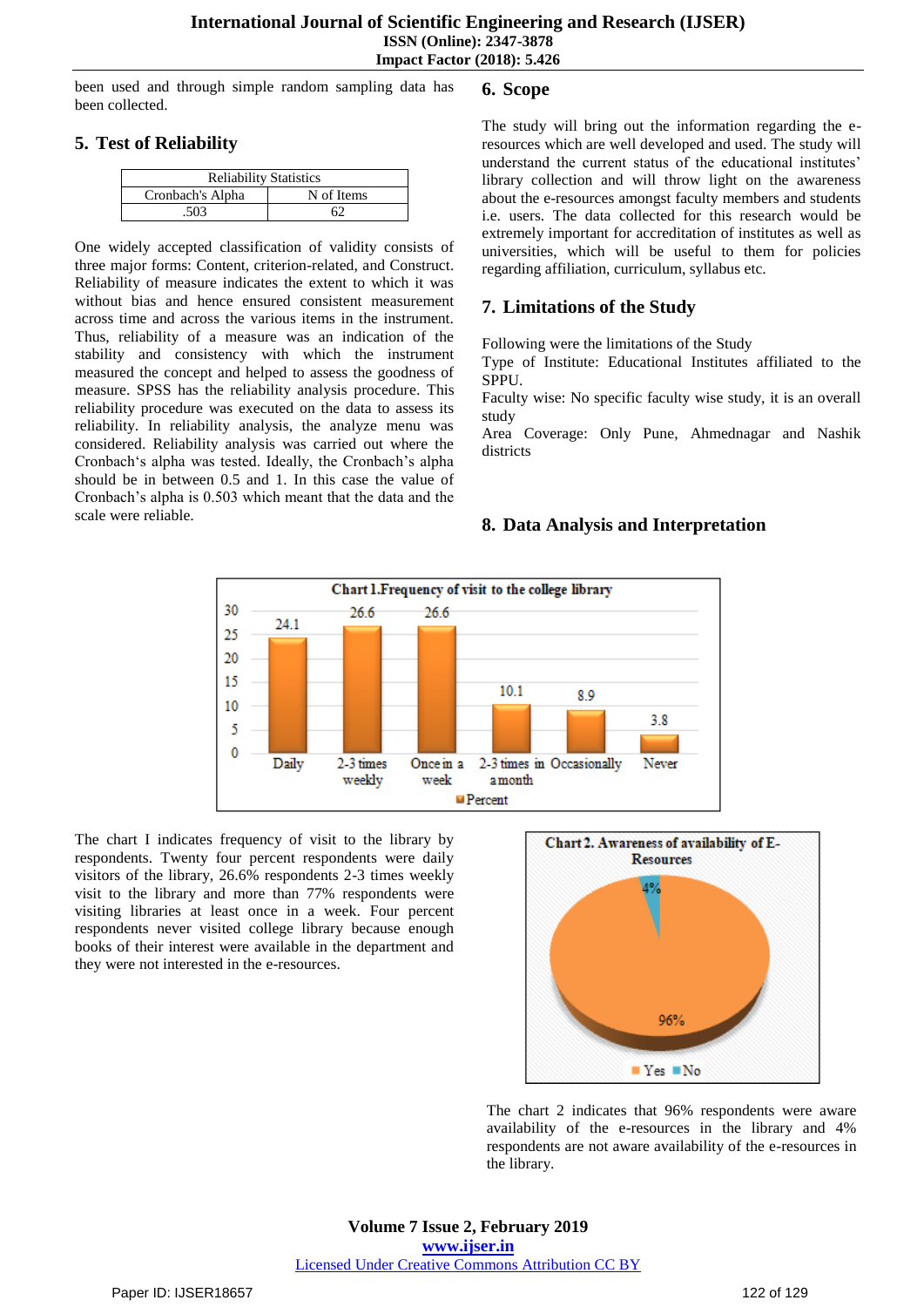

The Chart 3 indicates that the 68% respondents were accessing the e-resources for teaching, 58% respondents were accessing the e-resources for research and 50% respondents were accessing the e-resources for reference work. This chart also indicate that 3.8% respondents were using the e-resources for other purposes.

**Table 1:** Source of availability of E-Resources

| Source of availability |                |                | Percent | Valid   | Cumulative |
|------------------------|----------------|----------------|---------|---------|------------|
| of the e-resources     |                | Frequency      |         | Percent | Percent    |
| Library                | Yes            | 32             | 40.5    | 40.5    | 40.5       |
| Orientation/           | No             | 47             | 59.5    | 59.5    | 100.0      |
| Training               | Total          | 79             | 100.0   | 100.0   |            |
| Friends/               | Yes            | 13             | 16.5    | 16.5    | 16.5       |
| Colleague              | No             | 66             | 83.5    | 83.5    | 100.0      |
|                        | Total          | 79             | 100.0   | 100.0   |            |
|                        | Yes            | 12             | 15.2    | 15.2    | 15.2       |
| College<br>website     | No             | 67             | 84.8    | 84.8    | 100.0      |
|                        | Total          | 79             | 100.0   | 100.0   |            |
| Printed                | Yes            | 6              | 7.6     | 7.6     | 7.6        |
|                        | N <sub>0</sub> | 73             | 92.4    | 92.4    | 100.0      |
| Source                 | Total          | 79             | 100.0   | 100.0   |            |
|                        | Yes            | 17             | 21.5    | 21.5    | 21.5       |
| Email<br>Notification  | N <sub>0</sub> | 62             | 78.5    | 78.5    | 100.0      |
|                        | Total          | 79             | 100.0   | 100.0   |            |
| Self-<br>Awareness     | Yes            | 31             | 39.2    | 39.2    | 39.2       |
|                        | No             | 48             | 60.8    | 60.8    | 100.0      |
|                        | Total          | 79             | 100.0   | 100.0   |            |
|                        | Yes            | $\overline{4}$ | 5.1     | 5.1     | 5.1        |
| Any other              | No             | 75             | 94.9    | 94.9    | 100.0      |
|                        | Total          | 79             | 100.0   | 100.0   |            |

The table 1 indicates only 40% respondents were aware of the availability of the e-resources through orientation/ training programme conducted by the college library. Forty percent respondents know about the e-resources by selfawareness. Fifteen percent respondents from college website and 21% respondent from libraries email to their personal email account.8% respondents from college magazine and 5% respondents were aware surprisingly by visiting library.



The chart 4indicatesmore than 63.3% respondents were provided login id and password to access the e-resources from college library, department and from their home. Thirty seven percent respondents were not aware about login id and password.

|  | <b>Table 2:</b> Access of E-Resources |  |
|--|---------------------------------------|--|
|--|---------------------------------------|--|

| From place          |                |           | Percent | Valid   | Cumulative |
|---------------------|----------------|-----------|---------|---------|------------|
|                     |                | Frequency |         | Percent | Percent    |
|                     | Yes            | 39        | 49.4    | 49.4    | 49.4       |
| Central             | N <sub>0</sub> | 40        | 50.6    | 50.6    | 100.0      |
| Library             | Total          | 79        | 100.0   | 100.0   |            |
| Computer<br>Lab     | Yes            | 24        | 30.4    | 30.4    | 30.4       |
|                     | No             | 55        | 69.6    | 69.6    | 100.0      |
|                     | Total          | 79        | 100.0   | 100.0   |            |
| Hostel<br>Residence | Yes            |           | 1.3     | 1.3     | 1.3        |
|                     | N <sub>0</sub> | 78        | 98.7    | 98.7    | 100.0      |
|                     | Total          | 79        | 100.0   | 100.0   |            |
|                     | Yes            | 22        | 27.8    | 27.8    | 27.8       |
| Any other           | No             | 57        | 72.2    | 72.2    | 100.0      |
|                     | Total          | 79        | 100.0   | 100.0   |            |

Table 2 indicates that only 49.4% respondents access the eresources from the central library and 30.4% from computer lab and department. About 27.8% respondents were accessing the e-resources from their home or from wifi hotspot of their residential local area.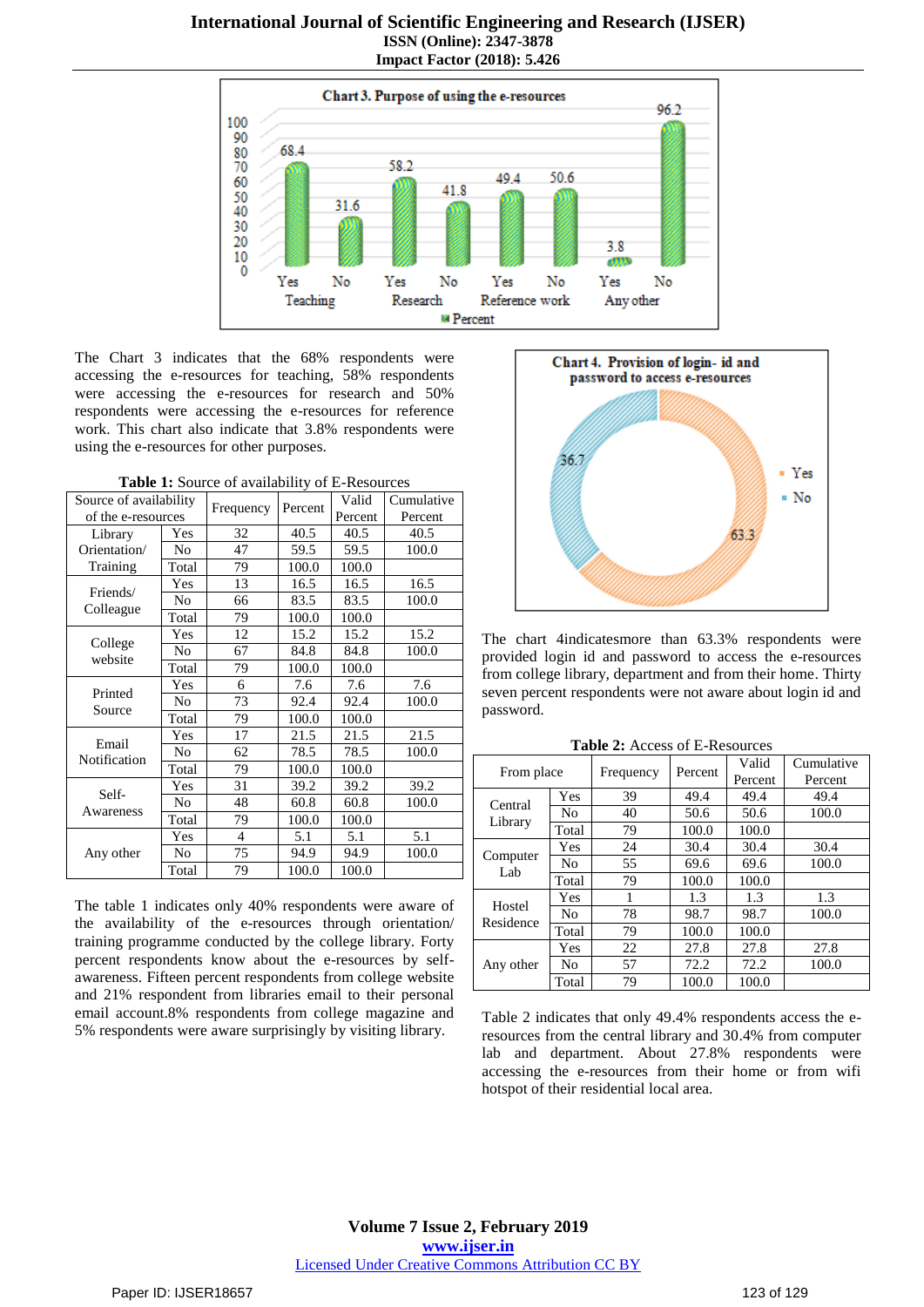

The chart 5 indicates that use of the e-resources by 19% respondents on regular basis, It means respondents frequently visiting the library were small in number, 15.2% respondents access the e-resources once in 2-3 times in a week and 12.7% respondents access the e-resources once in a week. 17.7% respondents access the e-resources once in 2- 3 times in a month. 30.4% respondents access the eresources occasionally and 5.1% respondents never access the e-resources.

| Method to access            |                |           |         | Valid   | Cumulative |
|-----------------------------|----------------|-----------|---------|---------|------------|
|                             |                | Frequency | Percent | Percent | Percent    |
|                             | Yes            | 15        | 19.0    | 19.0    | 19.0       |
| Random access               | No             | 64        | 81.0    | 81.0    | 100.0      |
|                             | Total          | 79        | 100.0   | 100.0   |            |
|                             | Yes            | 29        | 36.7    | 36.7    | 36.7       |
| Guidance by<br>Friend       | N <sub>0</sub> | 50        | 63.3    | 63.3    | 100.0      |
|                             | Total          | 79        | 100.0   | 100.0   |            |
|                             | Yes            | 17        | 21.5    | 21.5    | 21.5       |
| Guidance by<br>Lib. Staff   | N <sub>0</sub> | 62        | 78.5    | 78.5    | 100.0      |
|                             | Total          | 79        | 100.0   | 100.0   |            |
|                             | Yes            | 25        | 31.6    | 31.6    | 31.6       |
| Guidance by                 | N <sub>0</sub> | 54        | 68.4    | 68.4    | 100.0      |
| Supervisor                  | Total          | 79        | 100.0   | 100.0   |            |
|                             | Yes            | 8         | 10.1    | 10.1    | 10.1       |
| Course offer<br>By the Lib. | N <sub>0</sub> | 71        | 89.9    | 89.9    | 100.0      |
|                             | Total          | 79        | 100.0   | 100.0   |            |
|                             | Yes            | 5         | 6.3     | 6.3     | 6.3        |
| Any other                   | N <sub>0</sub> | 74        | 93.7    | 93.7    | 100.0      |
|                             | Total          | 79        | 100.0   | 100.0   |            |

Table 3 indicates methods to access the e-resource by the respondents. Nineteen percent respondents were using random method and 36.7% respondents received guidance from their friends/ colleague. Twenty two percent respondents were helped library staff. 31.6% respondents were guided by their supervisor and 6.3 respondents use only printed materials.

| <b>Table 4:</b> Medium to locate the E-Resources |  |  |
|--------------------------------------------------|--|--|
|--------------------------------------------------|--|--|

| Medium to locate |       | Frequency | Percent | Valid<br>Percent | Cumulative Percent |
|------------------|-------|-----------|---------|------------------|--------------------|
|                  | Yes   | 33        | 41.8    | 41.8             | 41.8               |
| College Website  | No    | 46        | 58.2    | 58.2             | 100.0              |
|                  | Total | 79        | 100.0   | 100.0            |                    |
|                  | Yes   | 19        | 24.1    | 24.1             | 24.1               |
| Online database  | No    | 60        | 75.9    | 75.9             | 100.0              |
|                  | Total | 79        | 100.0   | 100.0            |                    |
| Search Engine    | Yes   | 33        | 41.8    | 41.8             | 41.8               |
|                  | No    | 46        | 58.2    | 58.2             | 100.0              |
|                  | Total | 79        | 100.0   | 100.0            |                    |
|                  | Yes   | 5         | 6.3     | 6.3              | 6.3                |
| Any other        | No    | 74        | 93.7    | 93.7             | 100.0              |
|                  | Total | 79        | 100.0   | 100.0            |                    |

Table 4 indicate mediums to locate the e-resource by the respondents. 41.8% respondents uses college website to locate the e-resources. 24.1% respondents locate the eresources through online database and 41.8% respondents uses search engine method to locate the e-resources. 6.3% respondents are using only print media for resources.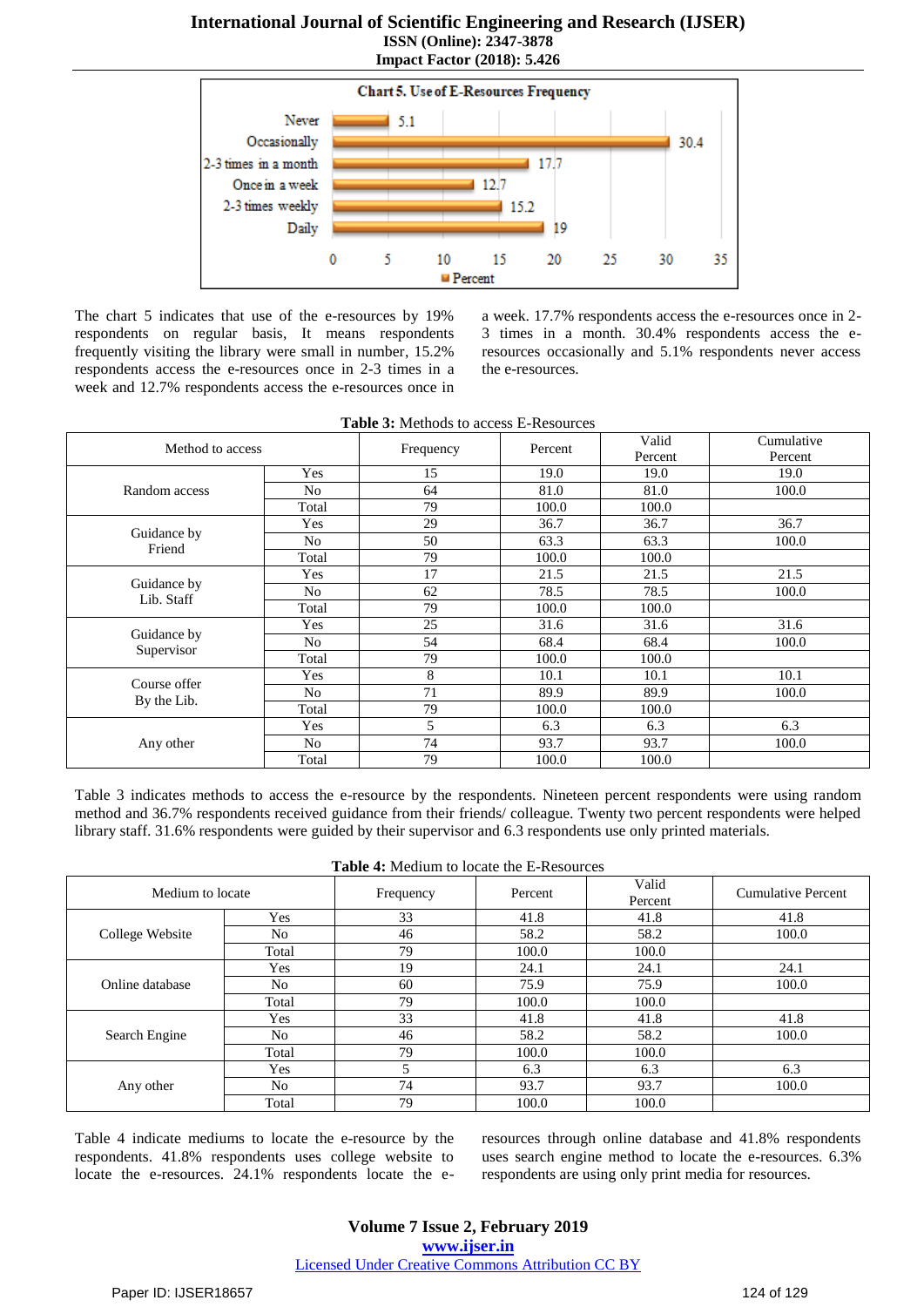| Table 5: Search Techniques |                |           |         |                  |                       |  |
|----------------------------|----------------|-----------|---------|------------------|-----------------------|--|
| Search technique           |                | Frequency | Percent | Valid<br>Percent | Cumulative<br>Percent |  |
|                            | Yes            | 46        | 58.2    | 58.2             | 58.2                  |  |
| Simple<br>Search           | N <sub>o</sub> | 33        | 41.8    | 41.8             | 100.0                 |  |
|                            | Total          | 79        | 100.0   | 100.0            |                       |  |
| Phrase                     | Yes            | 13        | 16.5    | 16.5             | 16.5                  |  |
|                            | N <sub>0</sub> | 66        | 83.5    | 83.5             | 100.0                 |  |
| Search                     | Total          | 79        | 100.0   | 100.0            |                       |  |
| Field<br>Search            | Yes            | 16        | 20.3    | 20.3             | 20.3                  |  |
|                            | No             | 63        | 79.7    | 79.7             | 100.0                 |  |
|                            | Total          | 79        | 100.0   | 100.0            |                       |  |
| Boolean<br>Search          | Yes            | 17        | 21.5    | 21.5             | 21.5                  |  |
|                            | N <sub>0</sub> | 62        | 78.5    | 78.5             | 100.0                 |  |
|                            | Total          | 79        | 100.0   | 100.0            |                       |  |
| Key Word<br>Search         | Yes            | 30        | 38.0    | 38.0             | 38.0                  |  |
|                            | N <sub>o</sub> | 49        | 62.0    | 62.0             | 100.0                 |  |
|                            | Total          | 79        | 100.0   | 100.0            |                       |  |
|                            | Yes            | 12        | 15.2    | 15.2             | 15.2                  |  |
| Any other                  | No             | 67        | 84.8    | 84.8             | 100.0                 |  |
|                            | Total          | 79        | 100.0   | 100.0            |                       |  |

Table 5 indicates 58.2% respondents were using simple search technique and 16.5% respondents were using phrase search technique, 20.3% respondents were using field search technique,21.5% respondents are using boolean search technique, 38% respondents use key word search technique and 15.2% respondents do not know search technique. Hence, they were using full title of the articles or author's name as search technique.

|  |  |  | Table 6: Method of reading full text articles |  |  |  |  |  |
|--|--|--|-----------------------------------------------|--|--|--|--|--|
|--|--|--|-----------------------------------------------|--|--|--|--|--|

| Method of reading full text articles |       | Frequency | ັ<br>Percent | Valid Percent | <b>Cumulative Percent</b> |
|--------------------------------------|-------|-----------|--------------|---------------|---------------------------|
|                                      | Yes   | 37        | 46.8         | 46.8          | 46.8                      |
| Read online                          | No    | 42        | 53.2         | 53.2          | 100                       |
|                                      | Total | 79        | 100          | 100           |                           |
|                                      | Yes   | 36        | 45.6         | 45.6          | 45.6                      |
| Printout and read                    | No    | 43        | 54.4         | 54.4          | 100                       |
|                                      | Total | 79        | 100          | 100           |                           |
|                                      | Yes   | 30        | 38           | 38            | 38                        |
| Saving in storage<br>device          | No    | 49        | 62           | 62            | 100                       |
|                                      | Total | 79        | 100          | 100           |                           |

Table 6 indicates 46.8% respondents are reading full text articles online, 45.6% respondents taking printouts and later read full text, and 38% respondents are saving full text articles on the storage device and read them as per their convenience

|                                  |                | <b>Table 7:</b> Purpose of using the e-resources |         |               |                           |
|----------------------------------|----------------|--------------------------------------------------|---------|---------------|---------------------------|
| Purpose of using the e-resources |                | Frequency                                        | Percent | Valid Percent | <b>Cumulative Percent</b> |
|                                  | Yes            | 45                                               | 57      | 57            | 57                        |
| Research work/Project            | N <sub>0</sub> | 34                                               | 43      | 43            | 100                       |
|                                  | Total          | 79                                               | 100     | 100           |                           |
|                                  | Yes            | 46                                               | 58.2    | 58.2          | 58.2                      |
| Teaching                         | N <sub>0</sub> | 33                                               | 41.8    | 41.8          | 100                       |
|                                  | Total          | 79                                               | 100     | 100           |                           |
| Update subject knowledge         | Yes            | 58                                               | 73.4    | 73.4          | 73.4                      |
|                                  | No.            | 21                                               | 26.6    | 26.6          | 100                       |
|                                  | Total          | 79                                               | 100     | 100           |                           |
|                                  | Yes            | 44                                               | 55.7    | 55.7          | 55.7                      |
| Writing article/ research paper  | N <sub>0</sub> | 35                                               | 44.3    | 44.3          | 100                       |
|                                  | Total          | 79                                               | 100     | 100           |                           |
|                                  | Yes            | 21                                               | 26.6    | 26.6          | 26.6                      |
| Any other                        | N <sub>0</sub> | 58                                               | 73.4    | 73.4          | 100                       |
|                                  | Total          | 79                                               | 100     | 100           |                           |

The table 7Indicatesthat purpose of respondent to use the eresources. Fifty-seven percent of respondents to use the eresources for their research work/ project and 58.2 respondents purpose to make use of the e-resources was for teaching. Seventy-three percent respondents were updating their subject knowledge and purpose of 55.7% respondents was to use the e-resources for writing articles/ research paper. Twenty-seven percent respondents purpose was to use the e-resources for private assignment.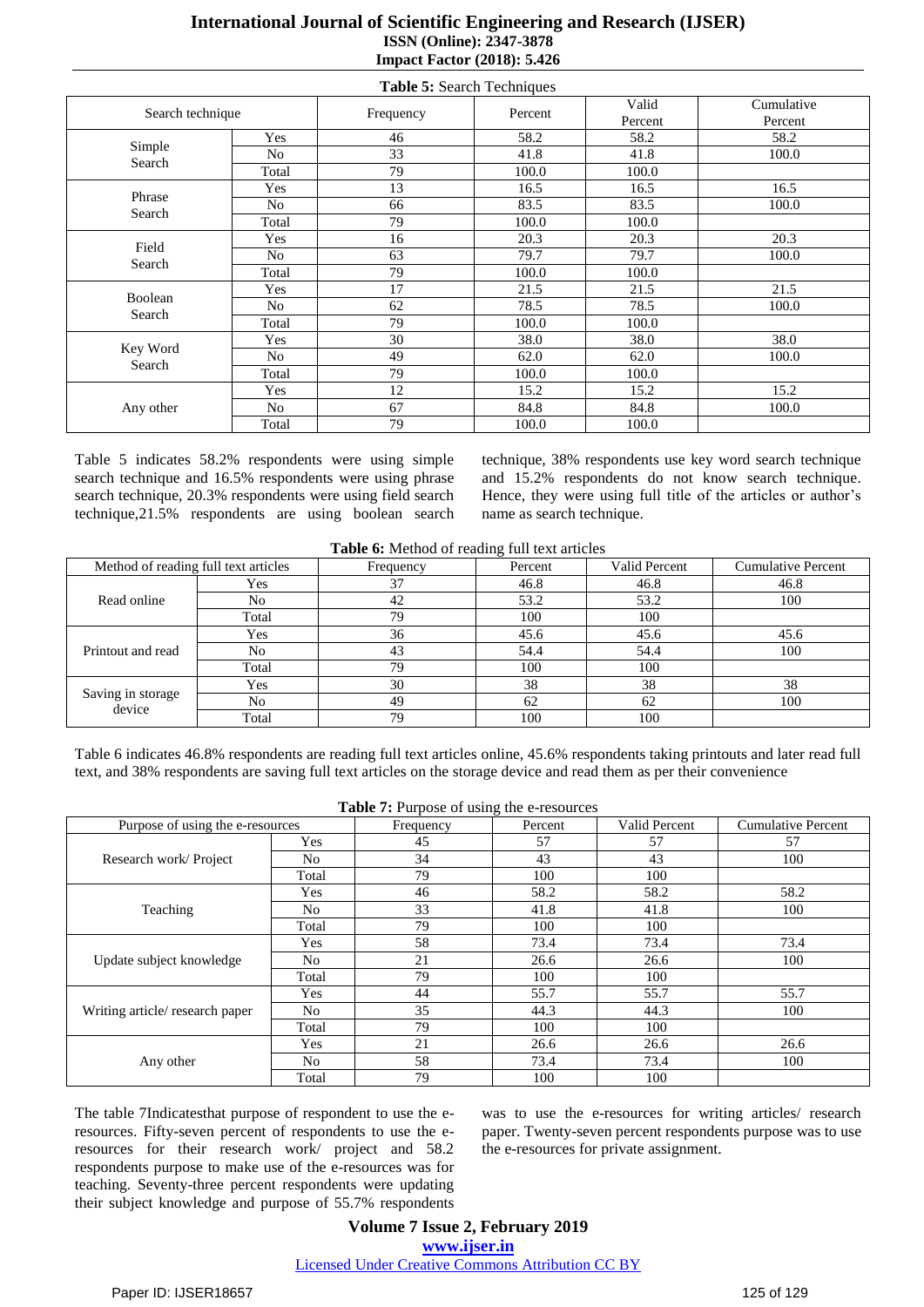| Table 8: Type of contents motivate to Access the E-Resources |                |                |         |                      |                           |  |  |  |
|--------------------------------------------------------------|----------------|----------------|---------|----------------------|---------------------------|--|--|--|
| Type of contents to motivate to access the e-<br>resources   |                | Frequency      | Percent | <b>Valid Percent</b> | <b>Cumulative Percent</b> |  |  |  |
| Archival access                                              | Yes            | 11             | 13.9    | 13.9                 | 13.9                      |  |  |  |
|                                                              | No             | 68             | 86.1    | 86.1                 | 100                       |  |  |  |
|                                                              | Total          | 79             | 100     | 100                  |                           |  |  |  |
|                                                              | Yes            | 22             | 27.8    | 27.8                 | 27.8                      |  |  |  |
| Core Journals                                                | No             | 57             | 72.2    | 72.2                 | 100                       |  |  |  |
|                                                              | Total          | 79             | 100     | 100                  |                           |  |  |  |
| Wide range of online database                                | <b>Yes</b>     | 56             | 70.9    | 70.9                 | 70.9                      |  |  |  |
|                                                              | N <sub>o</sub> | 23             | 29.1    | 29.1                 | 100                       |  |  |  |
|                                                              | Total          | 79             | 100     | 100                  |                           |  |  |  |
| Abstract of the Articles                                     | Yes            | 44             | 55.7    | 55.7                 | 55.7                      |  |  |  |
|                                                              | No             | 35             | 44.3    | 44.3                 | 100                       |  |  |  |
|                                                              | Total          | 79             | 100     | 100                  |                           |  |  |  |
| Table of contents                                            | Yes            | 32             | 40.5    | 40.5                 | 40.5                      |  |  |  |
|                                                              | No             | 47             | 59.5    | 59.5                 | 100                       |  |  |  |
|                                                              | Total          | 79             | 100     | 100                  |                           |  |  |  |
| Any other                                                    | Yes            | $\overline{c}$ | 2.5     | 2.5                  | 2.5                       |  |  |  |
|                                                              | No             | 77             | 97.5    | 97.5                 | 100                       |  |  |  |
|                                                              | Total          | 79             | 100     | 100                  |                           |  |  |  |

The table 8indicatesthe type of contents motivate respondents to access the e-resources. Fourteen percent respondent"s motivation was to access the e-resources for archival purpose and 27.8 respondent's motivation was to access the eresources for reading core journals. Seventy-one percent respondent"s motivation to access the e-resources for wide range of online database and 55.7% respondent"s motivation to access the e-resources for abstract of the articles. Forty-one percent respondent's motivation to access the e-resources for table of content and 2.5% respondents were using print media.

| Use of the e-resources by college teachers |                | $\frac{1}{2}$<br>Frequency | Percent          | Valid Percent | <b>Cumulative Percent</b> |
|--------------------------------------------|----------------|----------------------------|------------------|---------------|---------------------------|
|                                            | Yes            | 40                         | 50.6             | 50.6          | 50.6                      |
| E-Books                                    | No             | 39                         | 49.4             | 49.4          | 100                       |
|                                            | Total          | 79                         | 100              | 100           |                           |
|                                            | Yes            | 59                         | 74.7             | 74.7          | 74.7                      |
| E-Journals                                 | No             | 20                         | 25.3             | 25.3          | 100                       |
|                                            | Total          | 79                         | 100              | 100           |                           |
|                                            | Yes            | 36                         | 45.6             | 45.6          | 45.6                      |
| Online database                            | No             | 43                         | 54.4             | 54.4          | 100                       |
|                                            | Total          | 79                         | 100              | 100           |                           |
|                                            | Yes            | 15                         | 19               | 19            | 19                        |
| CD/DVD                                     | No             | 64                         | 81               | 81            | 100                       |
|                                            | Total          | 79                         | $\overline{100}$ | 100           |                           |
|                                            | Yes            | 9                          | 11.4             | 11.4          | 11.4                      |
| E-Thesis                                   | No             | 70                         | 88.6             | 88.6          | 100                       |
|                                            | Total          | 79                         | 100              | 100           |                           |
|                                            | Yes            | 10                         | 12.7             | 12.7          | 12.7                      |
| Electronic Courseware                      | N <sub>o</sub> | 69                         | 87.3             | 87.3          | 100                       |
|                                            | Total          | 79                         | 100              | 100           |                           |
| <b>E-Reference Source</b>                  | Yes            | 11                         | 13.9             | 13.9          | 13.9                      |
|                                            | No             | 68                         | 86.1             | 86.1          | 100                       |
|                                            | Total          | 79                         | 100              | 100           |                           |
| Research Report/ Project                   | Yes            | 22                         | 27.8             | 27.8          | 27.8                      |
|                                            | No             | 57                         | 72.2             | 72.2          | 100                       |
|                                            | Total          | 79                         | 100              | 100           |                           |
| Any other                                  | Yes            | $\mathbf{1}$               | 1.3              | 1.3           | 1.3                       |
|                                            | No             | 78                         | 98.7             | 98.7          | 100                       |
|                                            | Total          | 79                         | 100              | 100           |                           |

**Table 9:** Use of E-Resources by College Teachers

The table 9 indicates that the respondents preference to use of the e-resources. Fifty one percent respondents prefer to use the e-books from e-resources, 74.7% respondents prefer to use the e-journals from the e-resources. Forty one percent respondents prefer online database from e-resources and 19% respondents prefer CD/DVD. Eleven percent respondents prefer E-thesis and 12.7 respondents prefer electronic courseware from e-resources. Fourteen percent respondents prefer E-Reference Source and 27.8 respondents prefer Research Report/ Project from e-resources, 1.3% respondents are not using the e-resources at all.

**Volume 7 Issue 2, February 2019 www.ijser.in** Licensed Under Creative Commons Attribution CC BY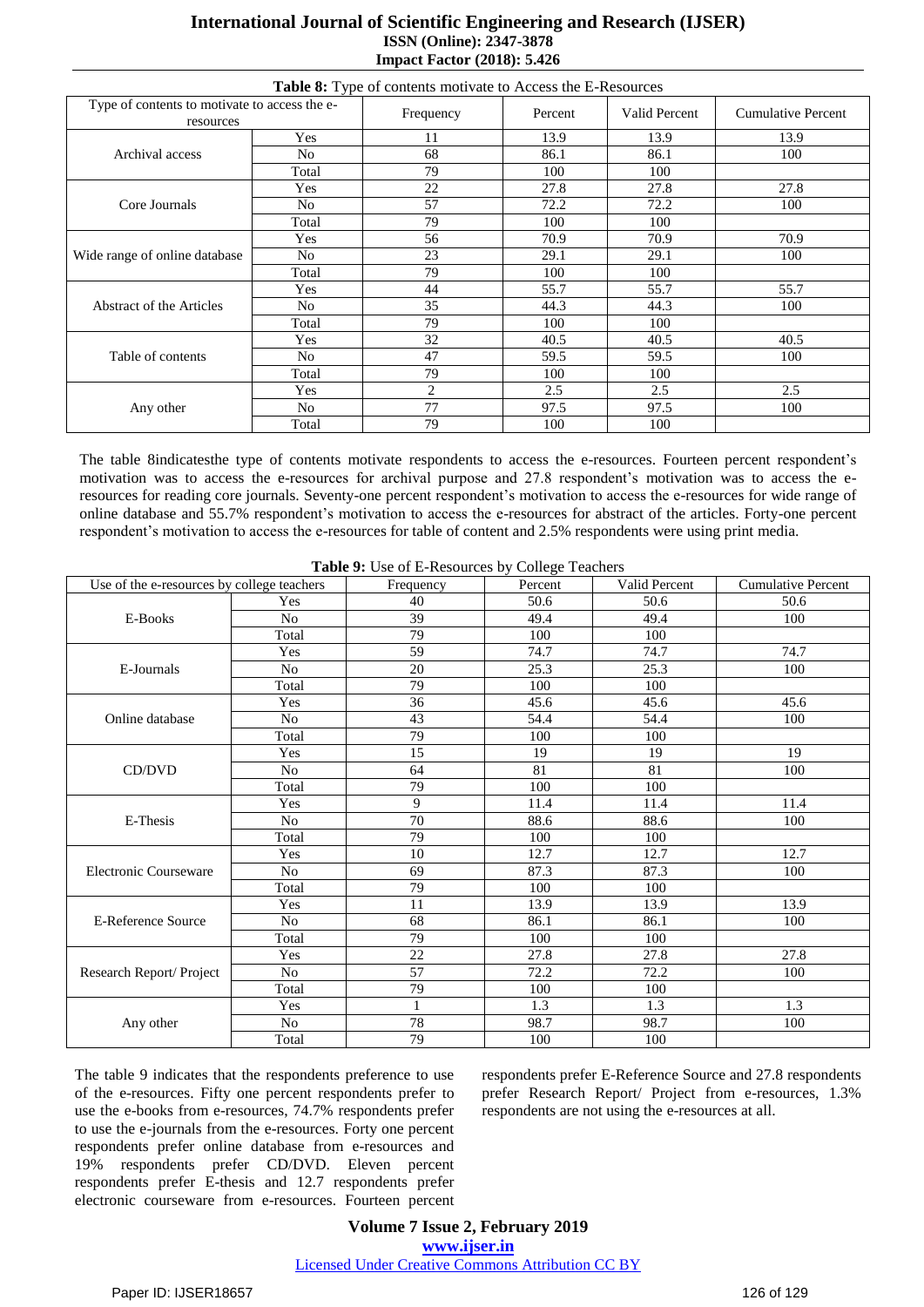

The chart 6 indicates that the respondents frequency of searching the e-resources. 39.2% respondent's frequency of searching the e-resources is on daily basis and 98.7% respondent"s frequency of searching the e-resources are occasionally. 1.3% respondents are not searching the eresources instead they prefer to read print books and journals.

| Number of articles |              | Frequency | Percent | Valid<br>Percent | Cumulative<br>Percent |  |  |  |
|--------------------|--------------|-----------|---------|------------------|-----------------------|--|--|--|
|                    |              |           |         |                  |                       |  |  |  |
| Valid              | $0 - 5$      | 44        | 55.7    | 55.7             | 55.7                  |  |  |  |
|                    | $6-10$       | 13        | 16.5    | 16.5             | 72.2                  |  |  |  |
|                    | 11-15        |           | 8.9     | 8.9              | 81.0                  |  |  |  |
|                    | 16-20        |           | 6.3     | 6.3              | 87.3                  |  |  |  |
|                    | More than 20 | 10        | 12.7    | 12.7             | 100.0                 |  |  |  |
|                    | Total        | 79        | 100.0   | 100.0            |                       |  |  |  |

**Table 10:** Full text articles downloaded in a month

Table 10 indicates that the respondents are downloading full text articles by using the e-resources in a month. 55.7% respondents are downloading 0-5 full text articles by using the e-resources in a month period. 16.5% respondents are downloading 6-10 full text articles by using the e-resources in a month period. 8.9% respondents are downloading 11-15 full text articles by using the e-resources in a month period. 6.3% respondents are downloading 16-20 full text articles by using the e-resources in a month period. 12.7% respondents are downloading more than 20 full text articles by using the e-resources in a month period.



The chart 7 indicates that the respondents are participated in the orientation/training programme conducted by the college for use of the e-resources. 35.4% respondents are participated in the orientation/training programme conducted by the college for use of the e-resources. 64.6% of the respondents are not participated in the orientation/training programme conducted by the college for the use of the eresources.



The chart 8 indicates that the e-resources enhance the efficiency of academic work of the respondent. 88.6% of the respondents efficiency of the academic work is enhance by using the e-resources. 11.4% of the respondents have no effect on their efficiency by using the e-resources.

#### **9. Testing of Hypotheses**

**9.1 H0:** There is no significant difference in the use of eresources by the college teachers

**H1:** There is a significant difference in the use of e-resources by the college teachers

| <b>One-Sample Test</b>                  |                  |    |                           |                           |                 |       |  |  |  |
|-----------------------------------------|------------------|----|---------------------------|---------------------------|-----------------|-------|--|--|--|
|                                         | Test Value = $0$ |    |                           |                           |                 |       |  |  |  |
|                                         | t                | df | Sig.<br>$(2 -$<br>tailed) | Mean<br><b>Difference</b> | 95%             |       |  |  |  |
| Test for                                |                  |    |                           |                           | Confidence      |       |  |  |  |
|                                         |                  |    |                           |                           | Interval of the |       |  |  |  |
|                                         |                  |    |                           |                           | Difference      |       |  |  |  |
|                                         |                  |    |                           |                           | Lower           | Upper |  |  |  |
| 1) Teaching                             | 24.998           | 78 | .000                      | 1.316                     | 1.21            | 1.42  |  |  |  |
| Research                                | 25.388           | 78 | .000                      | 1.418                     | 1.31            | 1.53  |  |  |  |
| Ref. Work<br>3)                         | 26.609           | 78 | .000                      | 1.506                     | 1.39            | 1.62  |  |  |  |
| Any other<br>4)                         | 90.659           | 78 | .000                      | 1.962                     | 1.92            | 2.01  |  |  |  |
| Research work<br>5)                     | 25.514           | 78 | .000                      | 1.430                     | 1.32            | 1.54  |  |  |  |
| 6) Teaching                             | 25.388           | 78 | .000                      | 1.418                     | 1.31            | 1.53  |  |  |  |
| purpose                                 |                  |    |                           |                           |                 |       |  |  |  |
| 7) Update subject<br>knowledge          | 25.306           | 78 | .000                      | 1.266                     | 1.17            | 1.37  |  |  |  |
| 8) Writing articles<br>/research papers | 25.656           | 78 | .000                      | 1.443                     | 1.33            | 1.56  |  |  |  |
| any other<br>9)                         | 34.669           | 78 | .000                      | 1.734                     | 1.63            | 1.83  |  |  |  |

**Volume 7 Issue 2, February 2019 www.ijser.in** Licensed Under Creative Commons Attribution CC BY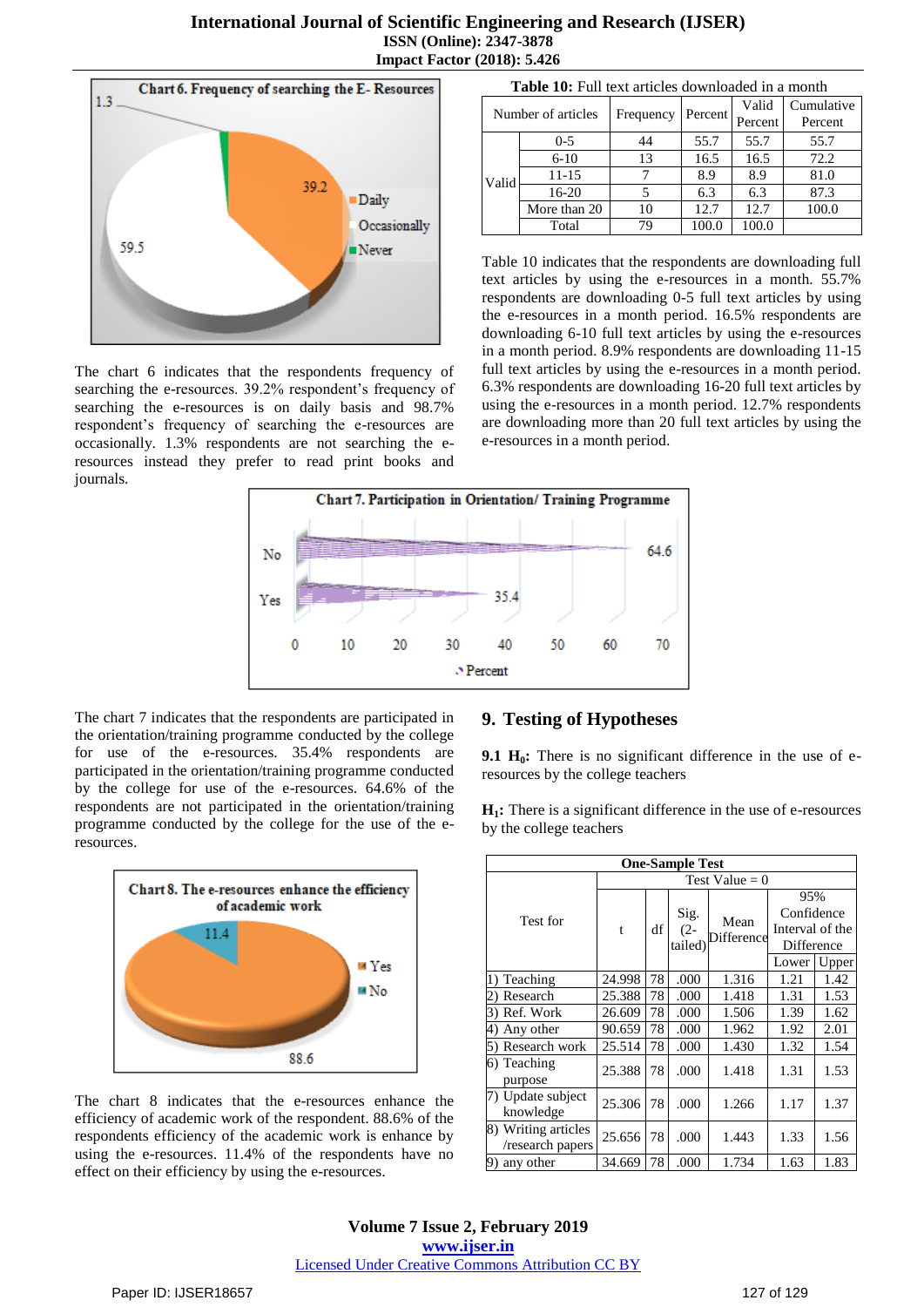The significance value i.e. the 'P' value should be less than 0.05 to reject the null hypothesis and accept the alternate hypothesis. In this case the above table shows that the 'P' value is less than 0.05. Hence it can be said that there is a significant difference in the use of e-resources by the college teachers.

**H0:** There is no significant difference in the opinion of the respondents regarding the need for orientation / training programme for awareness and understand techniques, methods and where to locate the e-resources.

**H1:** There is a significant difference in the opinion of the respondents regarding the need for orientation / training programme for awareness and understand techniques, methods and where to locate the e-resources.

| <b>One-Sample Test</b>                                           |                  |    |                           |                           |                                                 |       |  |
|------------------------------------------------------------------|------------------|----|---------------------------|---------------------------|-------------------------------------------------|-------|--|
|                                                                  | Test Value = $0$ |    |                           |                           |                                                 |       |  |
| Test for                                                         | t                | df | Sig.<br>$(2 -$<br>tailed) | Mean<br><b>Difference</b> | 95% Confidence<br>Interval of the<br>Difference |       |  |
|                                                                  |                  |    |                           |                           | Lower                                           | Upper |  |
| 1) Participation in<br>Orientation<br>training<br>programme      | 30.38378         |    | .000                      | 1.646                     | 1.54                                            | 1.75  |  |
| 2) E- Resources<br>enhance the<br>efficiency of<br>academic work | 30.96478         |    | .000                      | 1.114                     | 1.04                                            | 1.19  |  |

The significance value i.e. the 'P' value should be less than 0.05 to reject the null hypothesis and accept the alternate hypothesis. In this case the above table shows that the 'P' value is less than 0.05. Hence, there was a significant difference in the opinion of the respondents regarding the need for orientation/ training programme in the use of the eresources.

# **10. Finding of the Study**

- 1) Private grants in aid colleges in Pune city, under study have good infrastructural facilities in the libraries.
- 2) There is a significant difference in the use of the eresources by college teachers
- 3) A very few college teachers are visiting college libraries on regular basis.
- 4) Maximum college teachers are aware about the availability of the e-resources in their colleges.
- 5) All college libraries have distributed login id and password to their patron teachers to make feasible remote access apart from library premises.
- 6) The respondents expressed the head for orientation programme to access the e-resources from the available databases. They also felt the need to know various information retrieval techniques, i.e. Boolean operators, phrase search, key word search, use of Google expert and sequencing key terms from general to specific, which user come across in the form of hashtags.
- 7) Training to patron, i.e. teachers has promoted efficient use of the e-resources in study, teaching and research of the faculty members.

# **11. Suggestions**

- 1) There is need to identify information needs of stakeholders of college libraries. It would help library professional to scrutinise core e-resources which would satisfy their needs. Proper evaluation of e-resources related to the needs of patrons is helpful to avoid financial extravagancy to purchase them. The resources which are not required would be avoided. A complete database available with the aggregator may not be useful. So required resources can be selected with the help of available price model.
- 2) Once the resources are selected and made them available in the library then library professional must initiate various services in connection with them, orientation programmes, article alert service, indexing service, delivery of content page through portal at the patrons' desk, RSS service, document delivery service. To initiate tjis services library portal should be developed.
- 3) Large scale orientation programmes be conducted for stakeholders to avoid psycho- phobia of them in retrieving required information.
- 4) Help desk in the form of reference section be set up in digital resources section.
- 5) Digital reference service to be provided to patrons which would be user friendly to avoid time- lag in searching information.
- 6) Training of search methods be imparted to faculty members to make efficient use of e-resources in their task of teaching and research.
- 7) Reference service through mobile app be developed on mobile phone. YouTube, WhatsApp groups, twitter etcbe used to connect users to e-resources.

# **12. Conclusion**

Well-equipped college library with best infrastructure and high speed LAN connectivity attracts college teachers to use the e-resources. Although college teachers are avail login id and password from the college library for accessing online database but the end result of uses of the e-resources is very less. Lack of technical skill and orientation for search techniques learning definitely improve skilled of the teachers to retrieve the e-resources among the college teachers found in the study. Less number of college teachers are using different method to access information and locating the e-resources by using different techniques. College teachers are not using the e-resources extensively. Most of the teachers are accessing the e-resources for research projects, updating their subject knowledge and writing their research paper.

# **References**

- [1] Academic Institutions in the United States and Canada Ranked According to Research Productivity in the Field of Conservation Biology. (2007). *Conservation Biology*, *21*(5), 1139–1144. [https://doi.org/10.1111/j.1523-](https://doi.org/10.1111/j.1523-1739.2007.00762.x) [1739.2007.00762.x](https://doi.org/10.1111/j.1523-1739.2007.00762.x)
- [2] Adams, J. D. (2004). *Scientific teams and institutional collaborations: evidence from U.S. universities, 1981- 1999*. Cambridge, MA: National Bureau of Economic